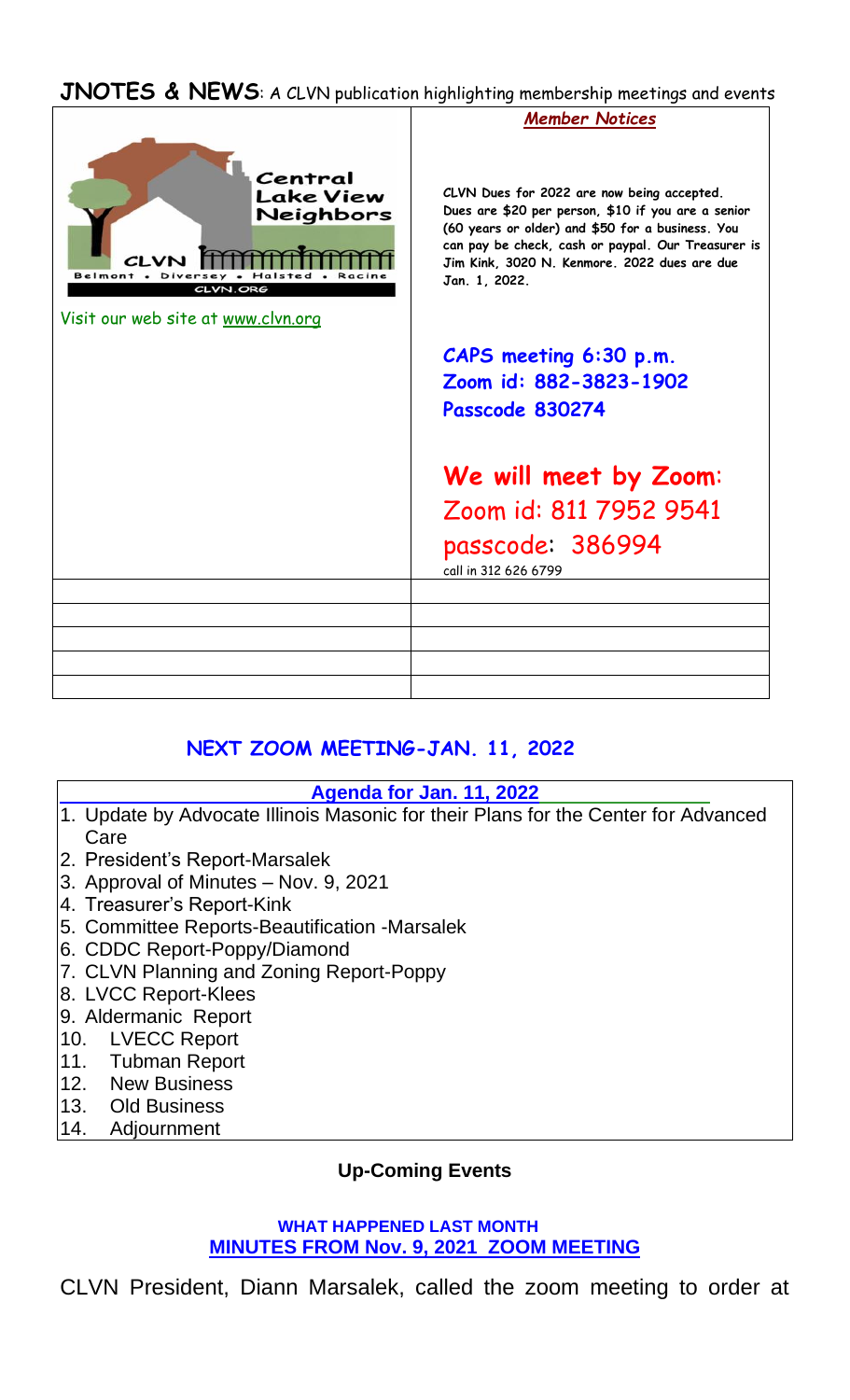7:02 p.m. CLVN will be holding Zoom Meetings until further notice of when it is safe to have in person meetings. Officers in attendance: Terry Diamond-Vice President, Jim Kink-Treasurer and Area Directors Dorothy Klees, Dorothy Mroski and Charley Wilcox. Excused officers were Mary Anderson-Corresponding Secretary and Area Director- Sharon Williams. A quorum was present.

**Senator Sara Feigenholtz Report**: Sen. Feigenholtz was our representative and now she is our State Senator in the General Assembly. She was appointed a Senator and COVID19 occurred 3 weeks later. She has been working with agencies and providers to help constituents during COVID. She just returned from the fall veto session in Springfield where she worked on the clean energy bill with Illinois leading in zero fossil fuels. There was also a cleanup bill addressed for the elected school board and the Moral Conscious Act for vaccinations which closed a loophole. Maggie O'Keefe is her new Chief of Staff. She has also been spending time to address crime issues in the  $17<sup>th</sup>$ ,  $18<sup>th</sup>$  and  $19<sup>th</sup>$ Districts of the CPD Police Department which are areas she represents. She will be back in Springfield from Jan. 4 to April 8, 2022. Contact info is [Sara@senator.com](mailto:Sara@senator.com) or call 773-296-4141 or look at website [www.senatorsara.com.](http://www.senatorsara.com/) The General Assembly will be moving out of the Capitol for three years for renovation and they will move to the Stratton building during the renovation. .

**Congressman Quigley Report**: Yoni Pizer reported Congressman Quigley has been addressing untimely or lack of postal deliveries. He voted to support the Infrastructure Bill which will bring 17 billion dollars to Illinois for various projects. The Congressman also supported the Build Back Better Agenda. Areas to receive funding will be climate change, college students, elderly and some Medicare issues. There is home energy assistance available for low income houses. The new congressional boundaries will include CLVN in the Congressman's boundaries. Open enrollment for health care coverage under the Affordable Care Act is from Dec. 15, 2021 to Jan. 1, 2022. Medicare open enrollment ends Dec. 7, 2021.

**Presentation by Advocate Illinois Masonic Hospital:** Susan Nordstrom Lopez- CEO, Jack George-attorney for the Hospital and Tim Tracey-Smith Group provided an update on the plans for the Center for Advanced Care and vertical expansion of the existing building. The Hospital has met with various City Agencies to present their plans. They will present to the Plan Commission on Nov. 18, 2021 for approval of the site plans. The next step would be for the application of permits. It is anticipated construction would start in spring or summer of 2022. The construction will start underground and go upward. Equipment on the existing roof will need to be removed from the building on Barry and a temporary roof installed. Work is being done to vacate/relocate the utilities on Wilton. The Hospital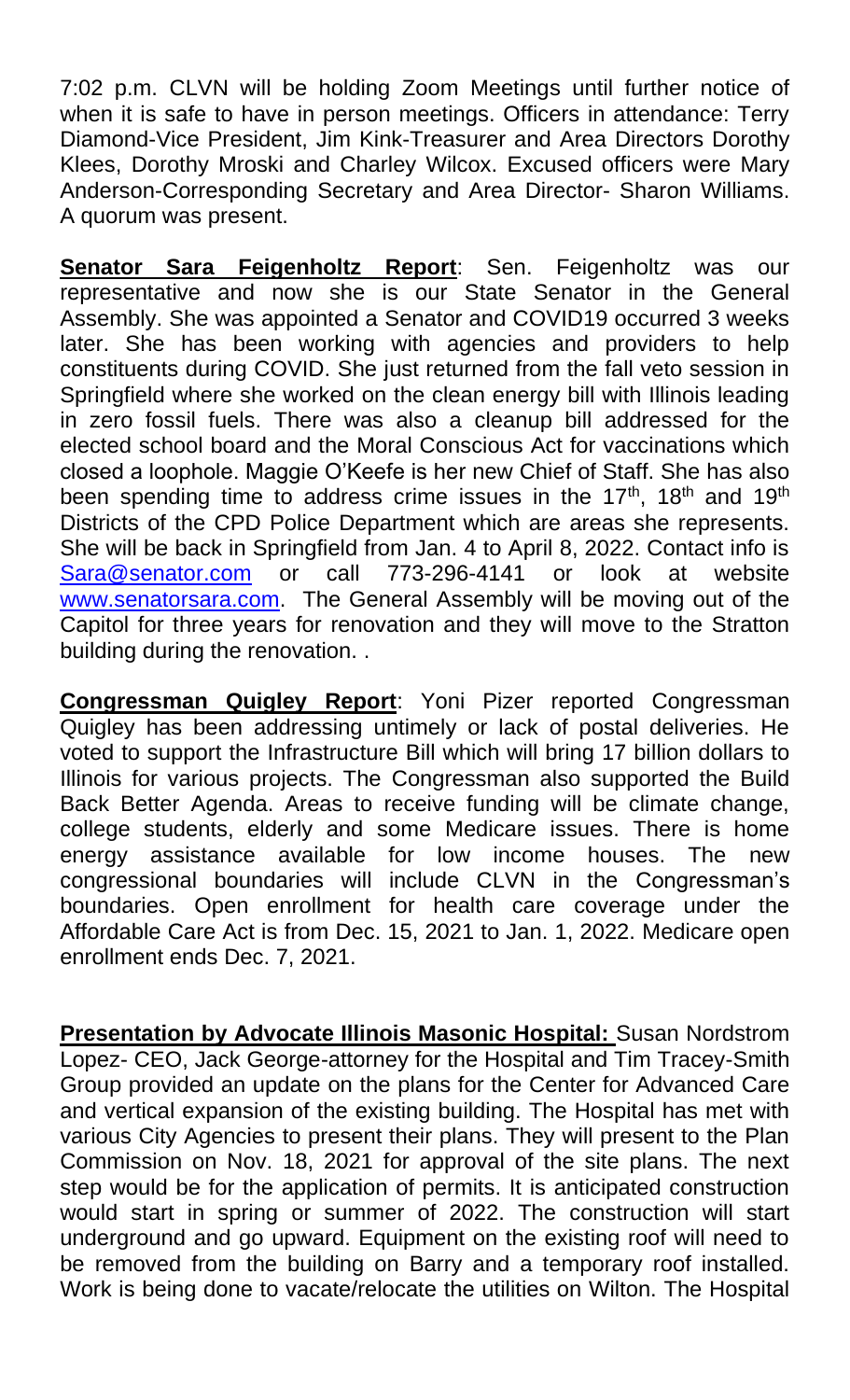will return to discuss construction routes with us. Marsalek thanked the Hospital for the fall landscaping of the campus. The plans can be found on Alderman Tunney's website. Poppy has been working with the Hospital to finalize the updated brochure for the parking agreement with the community. The parking spots will be available 24-7consisting of 24 spots in the new garage on Wellington and Sheffield. The lease will run for one year for a cost of \$200.00 per month. We will also post the details on the CLVN website.

**Nominating Report**: Marsalek reported all current officers will seek reelection for 2022. No nominations were presented from the floor. Diamond made a motion to accept the recommendation of the Nominating Committee for the current officers to be elected for the 2022 calendar year which was seconded by Charlie Wilcox. The motion passed unanimously.

**Treasurer's Report**: Kink reported the treasury has approximately \$17,000.00. Memberships have been coming in for 2022.

# **Rep. Croke Report**: No Report.

**President's Report:** Schedules for CAPS and CLVN 2022 meetings will be coming soon. The next meetings will be held on Jan. 11, 2022. .

**Beautification Report:** Marsalek reported the corners have been planted with about 1000 spring bulbs and some mums for fall. Thanks to Robin Greene for all her planting with the spring bulbs. The tree boxes have been repaired at Tubman School. Poppy provided photos that some stones are still loose. Marsalek contracted our landscaper. He repaired the damaged caused by a contractor who performed work at the school. Two days after the repair the sidewalks were tore up and the boxes once again disturbed. Marsalek is in communication with the Alderman's office to see if the contractor will fix the boxes. If they do not then we may have to pay the landscaper for another visit to repair the damage.

**Approval of Sept. 14, 2021 Minutes**: A motion was made by Terry Diamond to approve the minutes from Sept. 14, 2021 which was seconded by Jim Kink. The motion passed unanimously.

**CDDC Report**: Poppy reported the meeting was held on Sept. 21, 2021. The focus of the meeting was a review of Advocate Illinois Masonic Hospital expansion plans. The same presentation was made to CLVN. The Hospital continues to work on construction traffic plans. They are making a big effort to keep it contained to the building site and Hospital property. Our area has significantly changed in the past 30 years. There are more business and more residential buildings resulting in additional traffic. The Hospital is working with CDOT to look at street traffic operations for construction vehicles. There will be no construction traffic on Barry or Wellington as they are residential streets. Alderman Tunney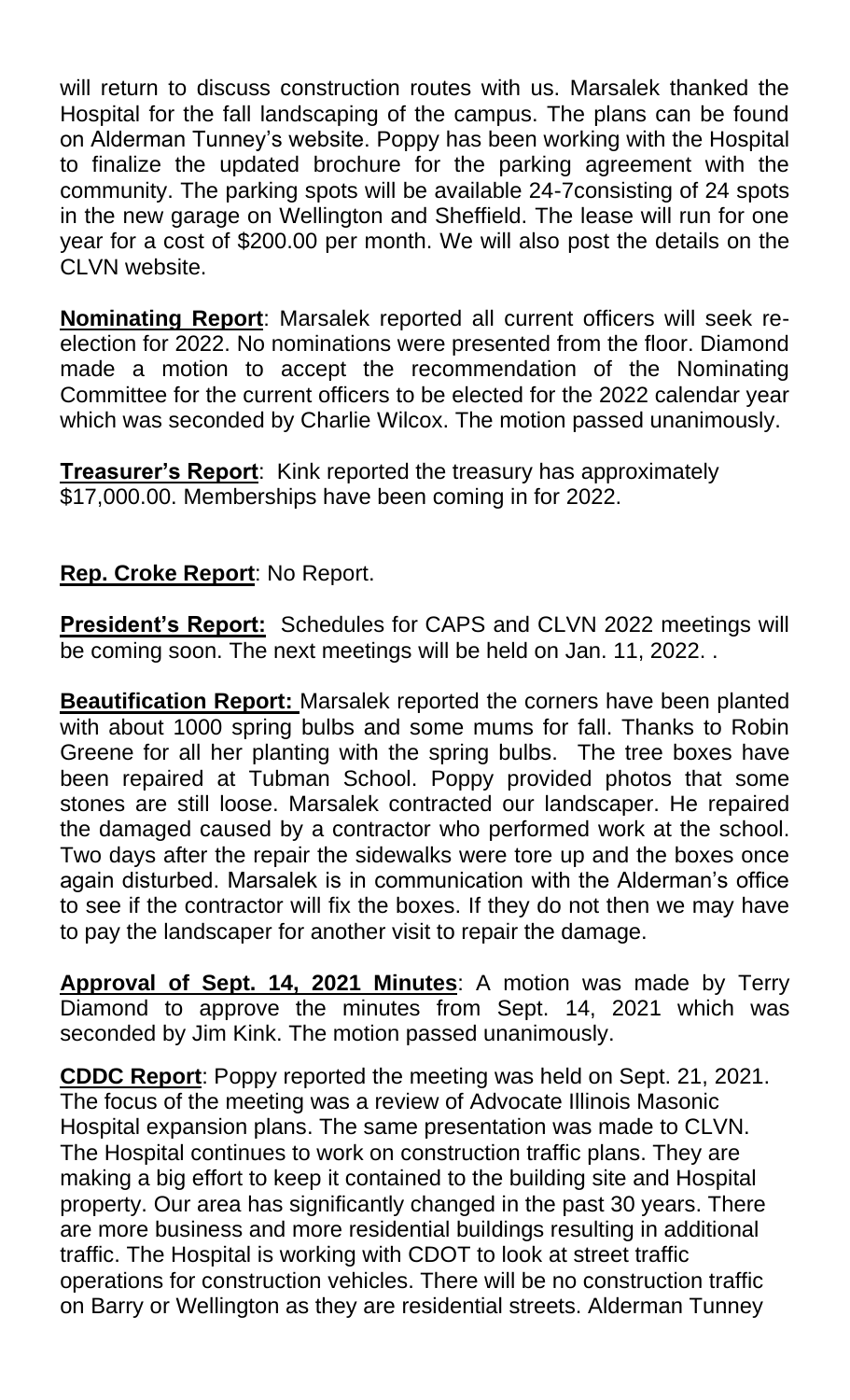gave a brief overview on the Remapping of the Wards. This happens every 10 years following the national Census. The Southside lost 200,000 residents while the 44th Ward and Gold Coast area which Alderman Reilly represents (42<sup>nd</sup> Ward) have grown 9%. Please visit

[www.chicagowards.org.](http://www.chicagowards.org/) This web site will show you the map that was prepared by an independent committee of 13 and how the ward map is evolving. The initial map has been rejected by the City Council. Given the change in demographics the Hispanic Community is seeking more seats and the Black Community is wanting to preserve its seats despite the loss of population. The City Council has until Dec. 1 to approve the map. If the map is not approved by Dec. 1 it will be a public vote via a referendum.

**Planning & Zoning Committee Report:** Poppy reported there are several initiatives underway for the reimaging of Chicago. Plans are being developed today for Chicago should look like 25+ years from now. There is a big focus on land use and zoning. The last major overhaul was in 1966. We Will Chicago is the name of the initiative. Visit [www.wewillchicago.com](http://www.wewillchicago.com/) to learn more and provide input. The plan is to be completed by spring of 2021. This plan will include actions in the following areas-Arts & Culture, Economic Development, Environment/Climate Change, Housing & Neighborhoods, Lifelong Education, Public Health & Safety and Transportation. The Pilsen area and the area around 606 Bloomingdale Trail have implanted a Zoning Overlay which will make it more expensive to tear down multi-units to build single family homes. Residents were getting pushed out of their homes and the Council's solution to preserve affordable housing units at this time with the implementation of an additional surcharge to demolish existing buildings in these two pilot areas. The Ordinance places a \$15,000.00 or \$5000.00 charge per residential unit demolished, whichever is greater in these two pilot areas. The Demolition surcharge Ordinance will expire on April 1, 2022.

**Ald. Report**: Catrell reported Alderman Tunney supported the Budget which will bring more relief funds to the City. Areas for funding include violence prevention, mental health and staff to respond to mental health crises with counselors and police. Jake Shelly is the new infrastructure director for the 44<sup>th</sup> Ward Service Office. There will be a Senior Thanksgiving Lunch on Nov. 18 at Ann Sather's from 1-3 p.m. Call the 19<sup>th</sup> District CAPS Office or Ald. Tunney's Office to register.

**LVCC Report:** Klees reported the next meeting will be held on Dec. 2 at 6:30 p.m. on Zoom.

# **Lake View East Chamber of Commerce**: No report.

**Tubman School**- No report.

**Chicago Cubs**: No report.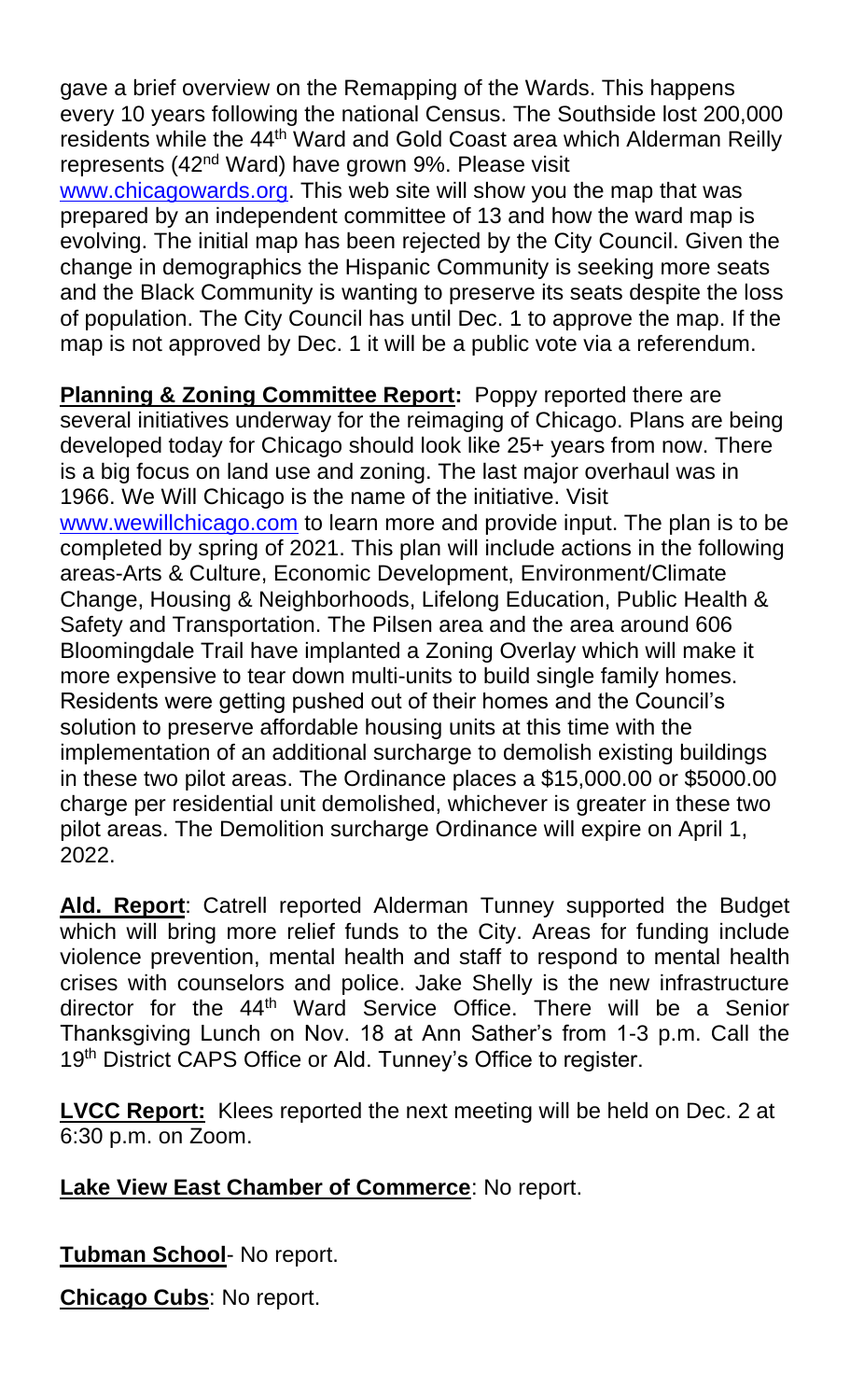## **Old Business**: None.

**New Business**: Poppy informed the group that Weisman Park Advisory Council, Ald. Tunney and the owner of the building on Oakdale made it possible for a mural to be painted on the building to face Weisman Park. Marsalek commented it looks very nice. Kink told the group the mural is on the CLVN website. Marsalek informed the group due to COVID we will not hold our holiday party again this year. Diamond made a motion to donate \$500.00 to the Lake View Pantry as a donation which was seconded by Kink. Poppy abstained. The motion passed with one abstention. Poppy asked for money to be set aside for the tree boxes in case we need to pay for further repairs. Kink informed the group we have \$1000.00 in the beautification fund.

**Adjournment:** A motion was made by Terry Diamond and seconded by Charlie Wilcox. The motion passed unanimously. The meeting adjourned at 8:04 p.m. The next meeting is Jan. 11, 2022.

**CAPS REPORT 19th District - Beat 1933** (boundary - Belmont to Diversey between Lincoln to Halsted): The Community Policing meeting will be held on Jan. 11, 2022. The Commander is Christopher Papaioannou and his contact information is [chris.papaioannou@chicagopolice.org.](mailto:chris.papaioannou@chicagopolice.org) and the CAPS Sergeant is Arturo Hernandez. The CAPS meeting was held on Zoom on Nov. 9, 2021. There were 5 burglaries with 4 unlawful entries and 1 forcible. The unlawful entries occurred in the 3100 block of Racine, 3000 Sheffield at Panes where money was taken from the cash register, 3100 Sheffield Day Care-nothing taken and 800 Diversey entered via an unlocked door. The forcible entry occurred at a nail salon on Diversey where money was taken. There were 6 robberies on these blocks--900 Diversey 2 males took a wallet, 1200 Barry a car was stolen, 1200 Wellington where belongings were taken and 1200 Nelson items in a car taken. There was a carjacking on the 1300 block of Fletcher and an arrest occurred with this incident. A man was robbed on the 1000 block of Diversey. The offenders arrested may be charged with additional crimes. There were retail thefts and thefts from the Belmont El at 900 W. Belmont. Several bikes were stolen. Catalytic converters were stolen from the blocks of 3000 Seminary, 3100 Halsted, 800 George, 1200 Wellington, 1100 Wellington and 1300 Barry. The 12 arrests on the beat included 1-assault, 2-battery, 1-DUI, 7 retail thefts and 1 robbery. There was no report for a carjacking on the 3000 block of Seminary. The police have dedicated teams patrolling to respond to calls such as carjacking. The federal authorities are also charging individuals with crimes. The Aug. 14 hit and run is still being investigated. Cameras are helping with arrests. Most crimes occur between 11:30 p.m. and 5:00 a.m. Offenders target individuals who have been drinking or not paying attention. There will be a Senior Thanksgiving Lunch at Ann Sather's from 1-3 p.m. on Nov. 18, 2021. Individuals in the neighborhood have noticed a police presence on the day shift-Officer